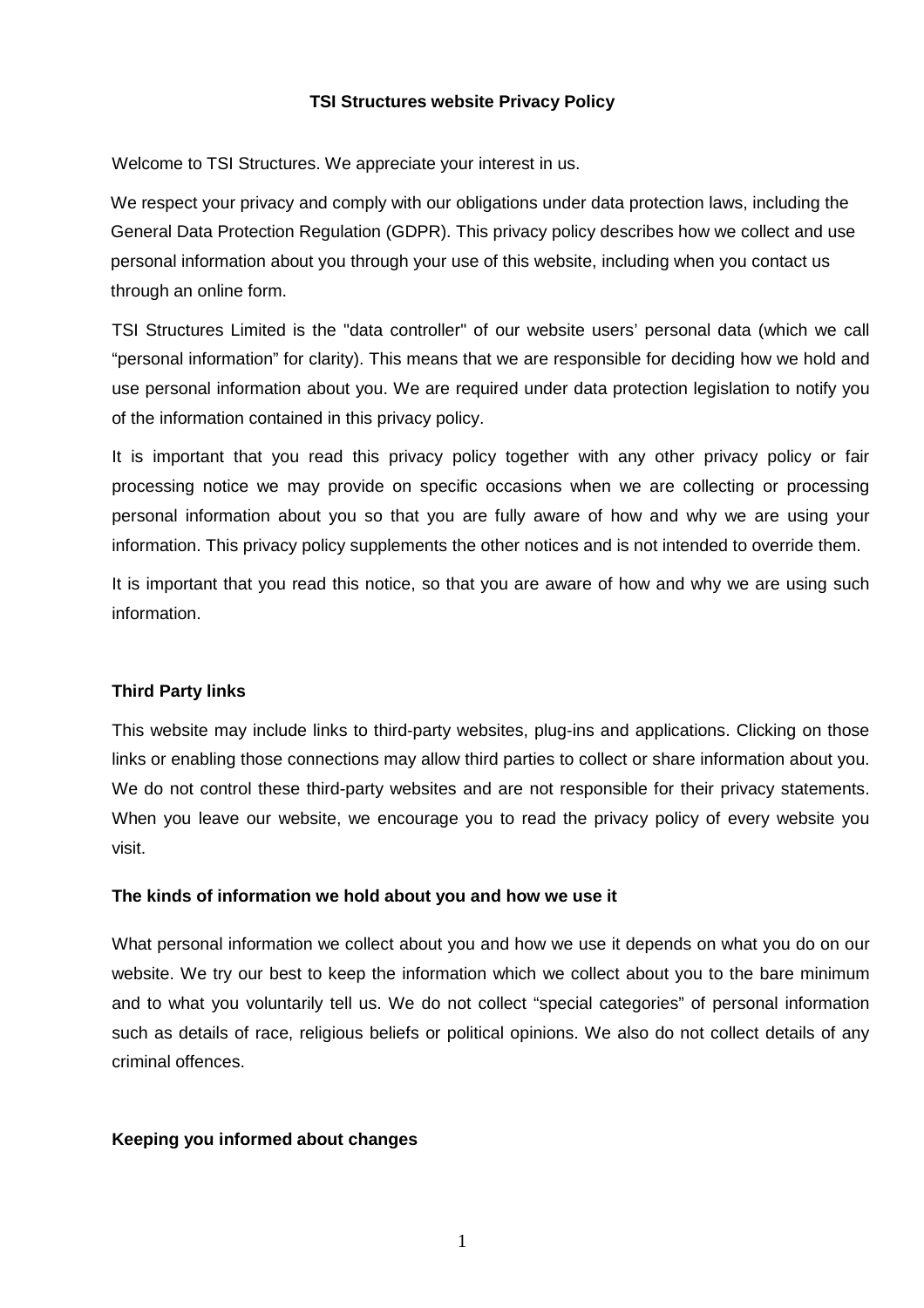If you opt to receive marketing emails from us we may use your identity and contact details to contact you periodically to keep you updated about changes to our website, our policies or the terms of use.

We use your personal information in this way to allow us to comply with legal obligations (when changes to the law require changes to our terms) and for our legitimate interests to keep our records updated.

### **Enquiries about our label**

When contacting us with an enquiry through our website, you provide us with your name, email address and any additional personal information about you that you may chose to provide.

It is necessary for us to use the personal information which you have given us in order to respond to your enquiry promptly and efficiently.

### **Marketing**

We have a legitimate interest in using the personal information that we have gathered from our contact with you in order to build a list of commercial contacts and/or to gain insight into who is interested in our products and services to grow our business.

#### **Cookies**

By using and browsing [www.tsistructures.co.uk](http://www.tsistructures.co.uk), you consent to cookies being used in accordance with our policy. If you do not agree to our use of cookies, you must disable cookies or stop using the site.

Cookies are files that your Web browser places on your computer's hard drive. As you come to the site, your computer hands its "cookie" to our server so we know whether you have been here before. Cookies are how we save your password and other information on site so you don't have to re-enter your details each time you visit. Cookies also allow us to track your clicks as you go through the site; information supplied by cookies can help us to provide you with a better service and tell us more about our visitors.

The TSI Structures website uses cookies to tell us whether you have visited us before, which pages you look at on our website, your journey around the website, and whether you came from a particular Internet link or banner advertisement. For further information on cookies, please visit *[www.aboutcookies.org](http://www.aboutcookies.org)*

Our use of cookies may allow us to identify you individually. Our use of information gathered by cookies is, however, necessary for our legitimate interests and so that we can:

2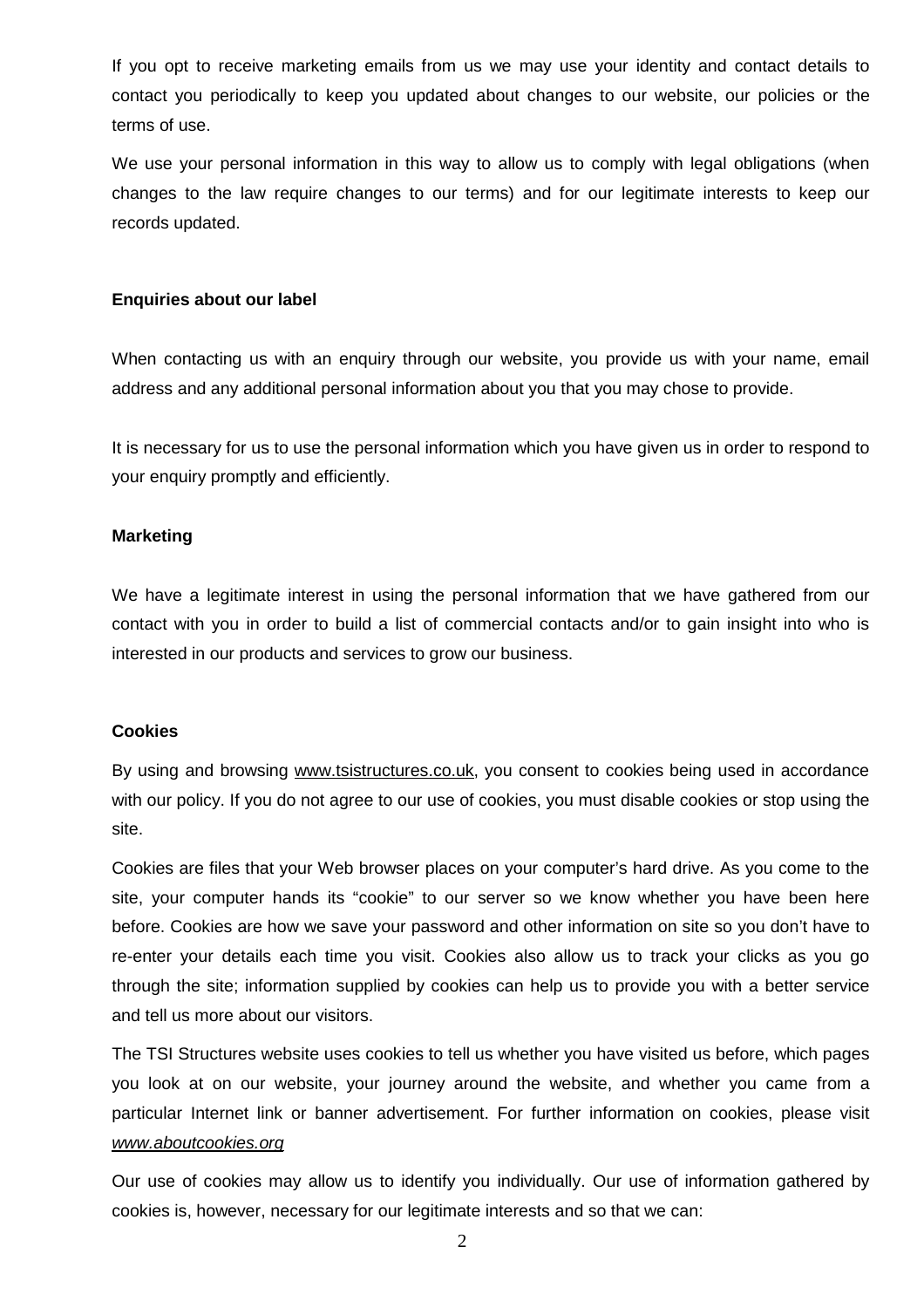- For technical purposes, so our website functions properly.
- To enable us to collect information about the browsing habits and activities of customers, so we can constantly improve our website and service.
- To define types of customers for our products and services,
- To develop our business and to inform our marketing strategy.

Cookies are set by us and may also be set by third parties who participate with us in affiliatemarketing programmes.

You can set your browser to refuse all or some cookies, or to alert you if websites set or access cookies. The site may not operate properly if cookies are switched off.

How to change cookie preferences on your browser

How to delete cookies

## **Google Analytics**

To see how our website is performing, see what products/services interest our users, to improve our website, marketing, customer relationships and experiences, we use the Google Analytics® service to monitor website traffic. This involves the collection of personal and other technical information about how you use our website. Our use of your personal information in this way is necessary for our legitimate interests (to define types of customers for our products and services, to keep our website updated and relevant, to develop our business and to inform our marketing strategy).

At the suggestion of Google, Inc., we have included the following statement to explain about the service:

"This website uses Google Analytics, a web analytics service provided by Google, Inc. ("Google"). Google Analytics uses "cookies", which are text files placed on your computer, to help the website analyse how users use the site. The information generated by the cookie about your use of the website (including your IP address) will be transmitted to and stored by Google on servers in the United States. Google will use this information for the purpose of evaluating your use of the website, compiling reports on website activity for website operators and providing other services relating to website activity and internet usage. Google may also transfer this information to third parties where required to do so by law, or where such third parties process the information on Google's behalf. Google will not associate your IP address with any other data held by Google. You may refuse the use of cookies by selecting the appropriate settings on your browser, however please note that if you do this you may not be able to use the full functionality of this website. By using this website, you consent to the processing of data about you by Google in the manner and for the purposes set out above."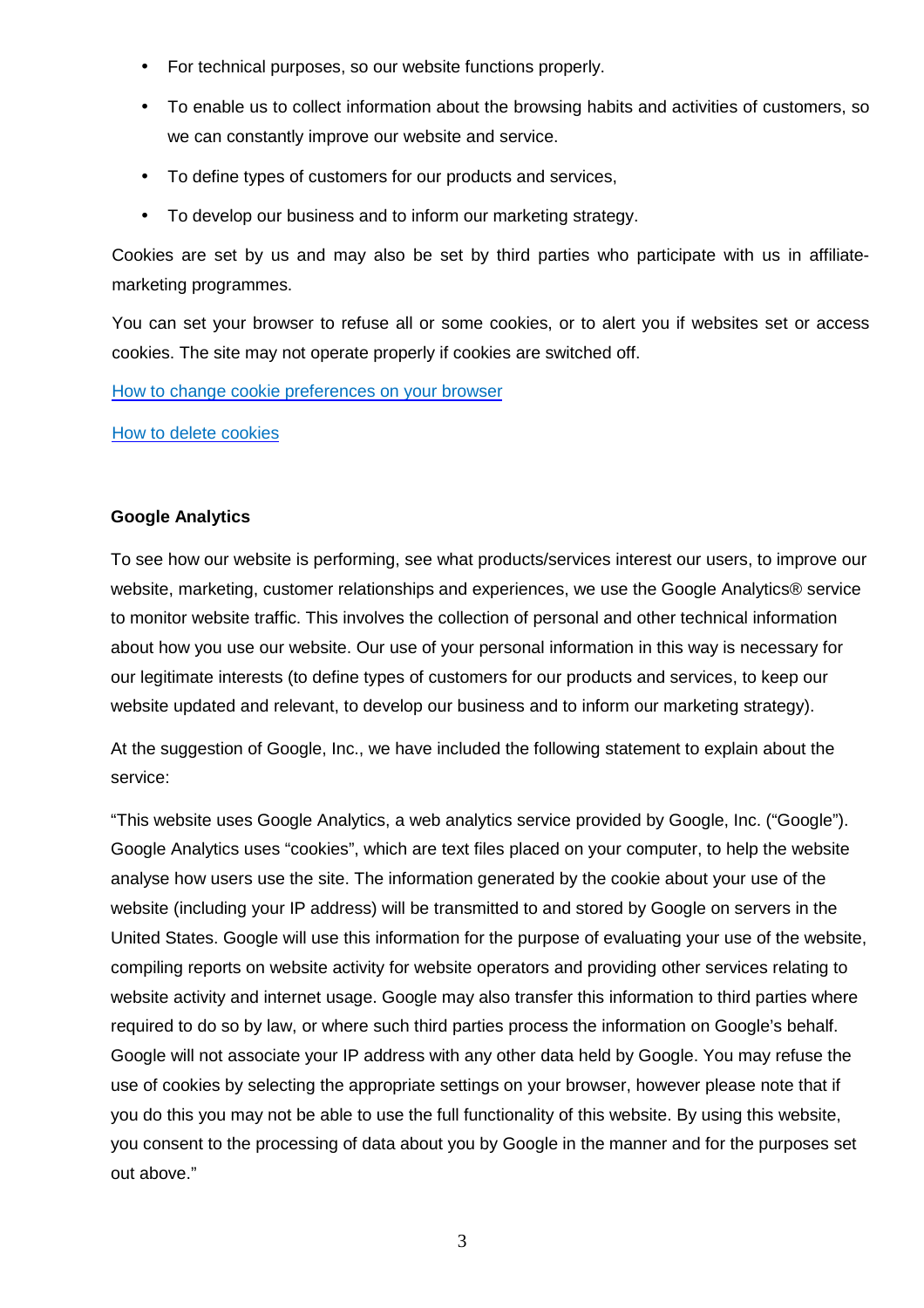## **How is your personal information collected?**

We typically collect personal information from you directly when you enter your personal information into our website. We also gather personal information automatically through the use of cookies and analytic services.

# **If you fail to provide personal information**

If you fail to provide certain information when requested, we may not be able to perform our obligations to you or to send you information that you would like to receive from us.

This may mean that we refuse to enter into or cancel any contract between us, or refuse to provide you with a service that you would like us to provide.

# **Data Sharing and Transfer**

We may share your personal information with third parties where required by law, to parties who are under contract to provide services to us (our "data processors") where the use of your personal information forms part of their contractual duties, and with other companies in our group of companies where they have a legitimate interest in receiving that information.

We may also share your personal information with other third parties, for example, in the context of the possible sale or restructuring of the business.

Except as required by Google for the use of Google Analytics we do not transfer your personal information outside the European Economic Area ("EEA"). Google is part of the EU-US Privacy shield which requires them to protect your personal information in a similar way as it is within the EEA.

# **Data security**

We have put in place appropriate security measures to prevent your personal information from being accidentally lost, used or accessed in an unauthorised way, altered or disclosed. In addition, we have a policy to limit access to your personal information to those employees, agents, contractors and other third parties who have a legitimate reason to receive it. They will only process your personal information on our instructions and they are subject to a duty of confidentiality.

We have put in place procedures to deal with any suspected data security breach and will notify you and any applicable regulator of a suspected breach where we are legally required to do so.

## **How long will you use my information for?**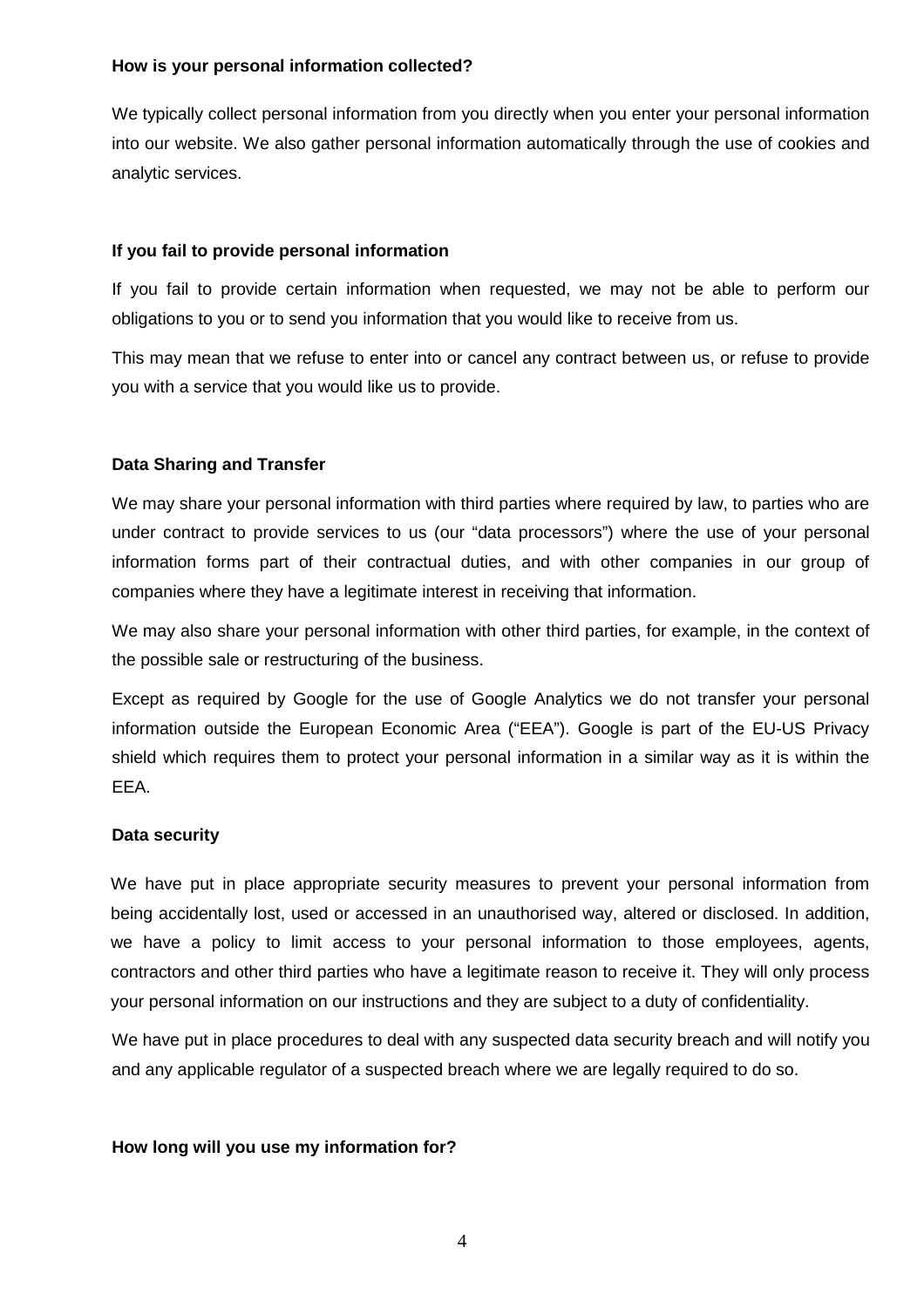We will only retain your personal information for as long as necessary to fulfil the purposes we collected it for, including for the purposes of satisfying any legal, accounting, or reporting requirements.

To determine the appropriate retention period for personal information, we consider the amount, nature, and sensitivity, the potential risk of harm from unauthorised use or disclosure, the purposes for which we use your personal information and whether we can achieve those purposes through other means, and the applicable legal requirements.

## **Your duty to inform us of changes**

It is important that the personal information we hold about you is accurate and current otherwise we may not be able to send you emails that you wish to receive.

## **Your rights in connection with personal information**

Under certain circumstances, by law, you have the right to:

- Request access to your personal information (commonly known as a "data subject access request"). This enables you to receive a copy of the personal information we hold about you and to check that we are lawfully processing it.
- Request correction of the personal information that we hold about you. This enables you to have any incomplete or inaccurate information we hold about you corrected.
- Request the erasure of your personal information. This enables you to ask us to delete or remove personal information where there is no good reason for us continuing to process it. You also have the right to ask us to stop processing personal information where we are relying on a legitimate interest and there is something about your particular situation which makes you want to object to processing on this ground.
- Request the restriction of processing of your personal information. This enables you to ask us to suspend the processing of personal information about you, for example if you want us to establish its accuracy or the reason for processing it.
- Request the transfer of your personal information to another party (in limited circumstances and where this is technically possible).

If you want to exercise these rights, please contact us at *[mail@tsistructures.co.uk](mailto:mail@tsistructures.co.uk)*.

#### **Your right to withdraw consent**

Where you may have provided your consent to the collection, processing and transfer of your personal information for a specific purpose you have the right to withdraw your consent for that